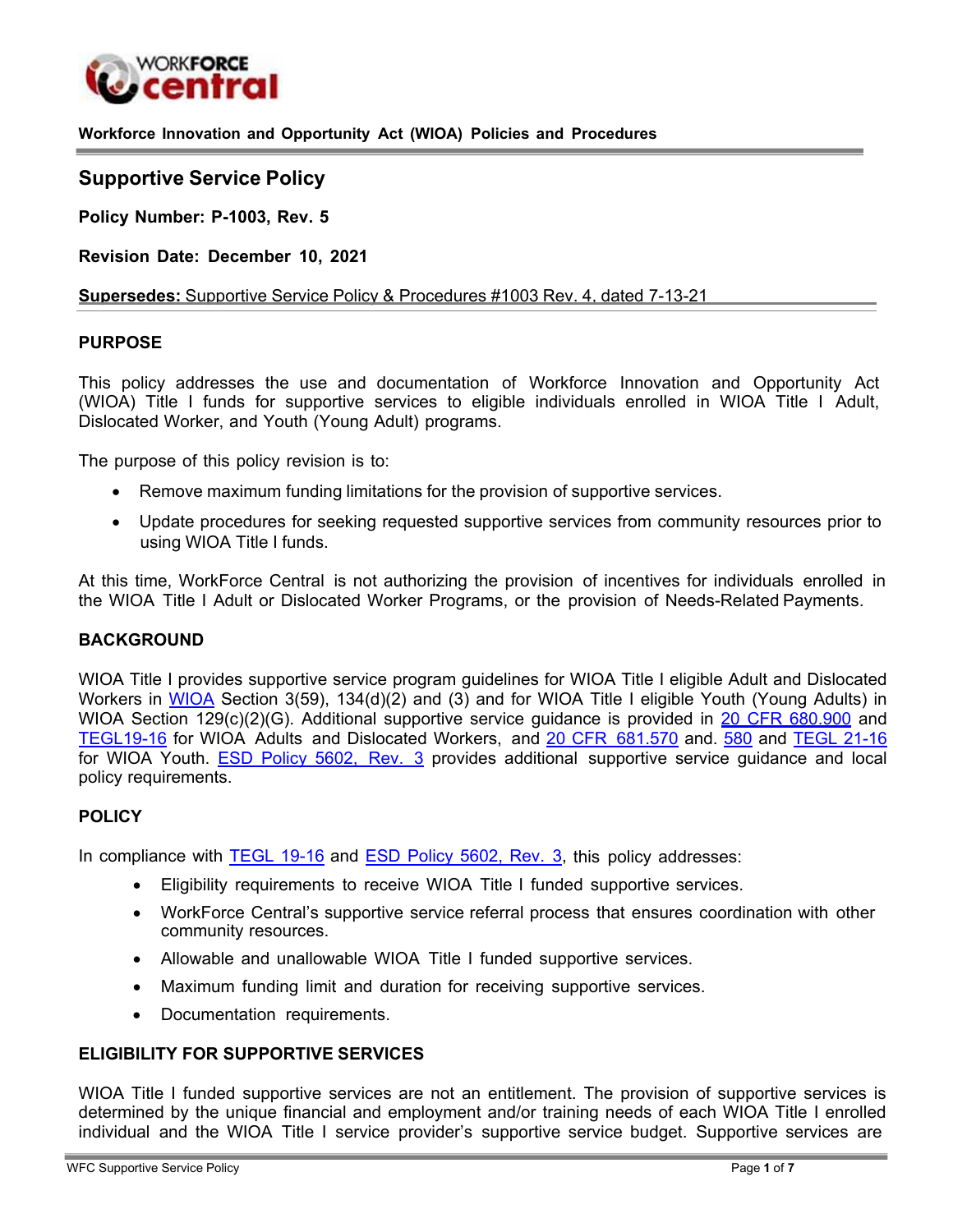provided only when necessary to enable the individual to participate in career or training services and/or retain unsubsidized employment that may be at risk due to interruptions to key supports and, in most situations, when no other assistance is available in the individual's community.

## **REFERRAL PROCESS & COORDINATION WITH OTHER COMMUNITY RESOURCES**

WIOA Title I service providers must be familiar with support systems in the community and first coordinate with these organizations when applicable supportive services are requested. Service providers must refer individuals to community resources and/or other income supports known to provide requested supportive services via the Common Referral System (CRS) powered by United Way 2-1-1.

Exemption to the required referral process: Service providers are exempt from this referral requirement if the supportive service is of an immediate nature and the pursuit of non-WIOA funding for the supportive service will impose undue hardship on the individual or impact their ability to participate in WIOA Title I program activities, or it is known that the requested supportive service is not available from other resources in the community.

Referrals and outcome of referrals to other community resources including 2-1-1, or reason for exemption to this requirement must be documented in case notes recorded in the Supportive Service touchpoint in ETO.

# **ALLOWABLE SUPPORTIVE SERVICES**

The following is a list of allowable WIOA Title I funded supportive services available to eligible WIOA Title I enrolled individuals during program participation and during follow-up. This list is not intended to be an exhaustive or exclusive list of allowable services:

- Incentives for Young Adults enrolled in the WIOA Title I Youth (Young Adult) Program only.
- Transportation expenses such as:
	- o Bus tickets, bus passes,
	- o Gas,
	- o Auto repairs.
	- Childcare.
	- Housing assistance which may include:
		- $\circ$  Move-in costs, such as first and last month's rent and non-refundable deposits.
		- o Payments toward the mortgage principal, homeowner's insurance.
		- o Rental assistance.
		- o Utilities (e.g., electric, water, sewer, garbage, gas).
	- Medical and prescription services including eyeglasses.
	- Items necessary for training and employment-related activities such as, but not limited to:
		- o Uniforms or professional attire,
		- o Hygiene,
		- o Haircuts,
		- $\circ$  Books, fees, school supplies and other necessary items for students enrolled in training,
		- o Tools required for training or employment,
		- o Licenses or permits,
		- $\circ$  Payments and fees for employment and training-related applications, tests, and certifications,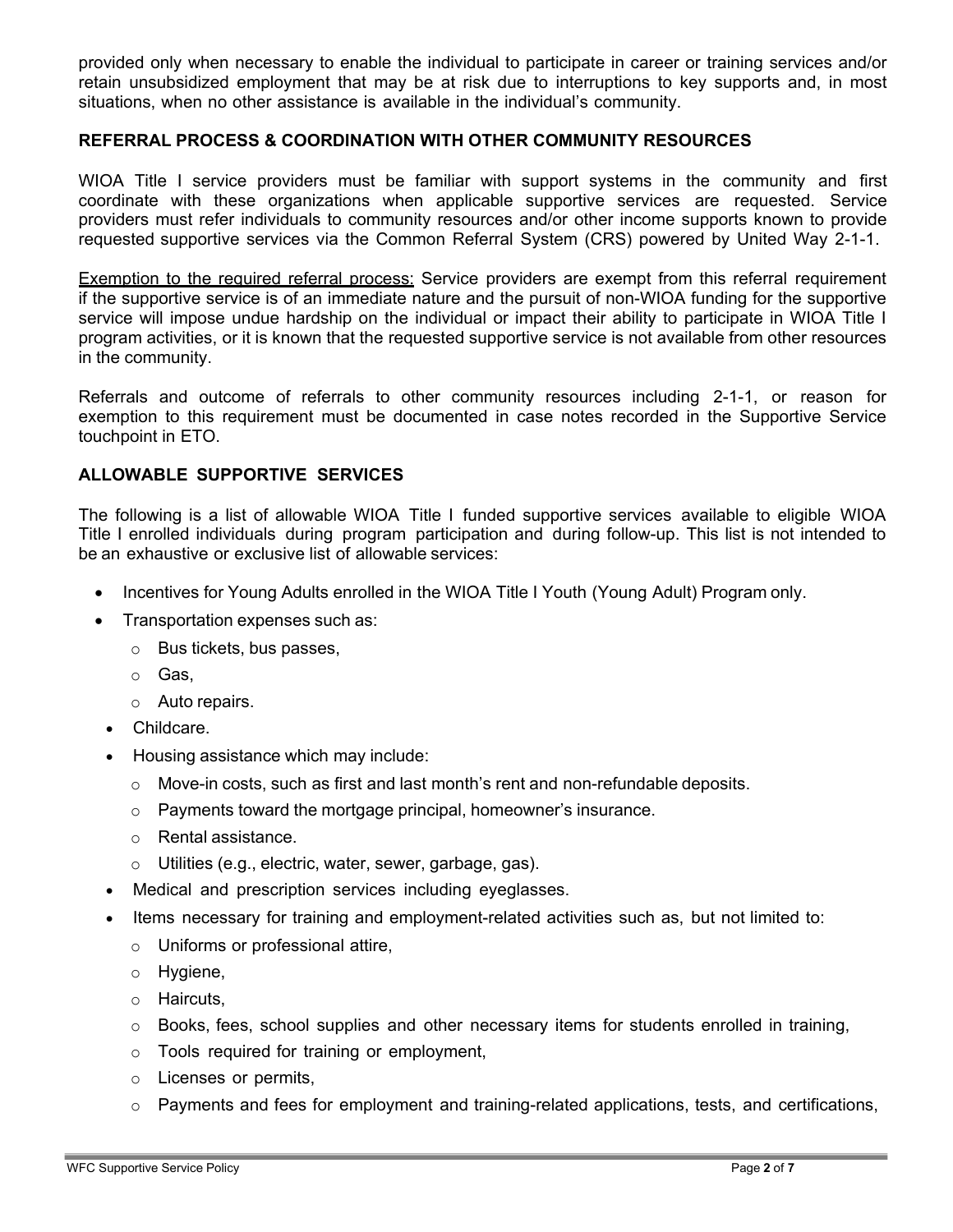- o Professional memberships.
- o Tuition for In-School Youth (ISY) who are not eligible for Individual Training Accounts (ITAs).
- Reasonable accommodations for individuals with disabilities.
- Out-of-state job search and relocation to a new job.
- Training related expenses when tuition is paid by programs other than WIOA Title I (such as Vocational Rehabilitation (VR), Trade Adjustment Assistance (TAA) or community and technical colleges through Worker Retraining (WRT)) if:
	- o The participant is also eligible for and enrolled in a WIOA Title I program.
	- $\circ$  Costs for allowable training expenses are not covered by Pell, other financial aid programs or private scholarships.
- Training related expenses paid via supportive services may also include the following if not covered via an ITA, Pell grant, or other financial aid programs:
	- $\circ$  Tuition if not covered via an ITA or contract (e.g., tuition for ISY)
	- o Tools required for a specific course
	- o School admission fees
	- o Computer and lab fees
	- o Books and supplies
- Other resources that are necessary for the participant to achieve their training and employment goals.

Supportive services are allowed for WIOA Title I-enrolled individual expenses only. Supportive services cannot fund expenses for family members or others who may be sharing the same resource. For example, rental assistance, utility assistance, and cell phone support will be provided for the individual's share of the rent, utility, or cell phone only and not that of the family or other household members on the rental agreement, utility, or phone bill. The individual's portion of the bill must be documented in case notes.

# **DISALLOWED SUPPORTIVE SERVICES**

The following are prohibited from being purchased with WIOA Title I supportive service funds. All costs will be considered disallowed and WIOA Title I funds utilized to purchase these items must be returned to the applicable WIOA Title I grant. If the provision of a supportive service is later deemed a disallowed cost, the individual's supportive service log and ETO record must be updated to reflect this outcome.

- Supportive services purchased prior to the individual's program enrollment.
- Fines and penalties such as traffic violations, late fees, and interest payments.
- Entertainment, including tips.
- Contributions or donations.
- Vehicle payments.
- Refundable deposits.
- Alcohol, tobacco, or marijuana products.
- Food (meals, groceries).
- Pet food.
- Items for family members or friends.
- Out-of-state job search and relocation expenses that are paid for by the prospective employer.
- Any other item that is not required for the individual to successfully complete their training and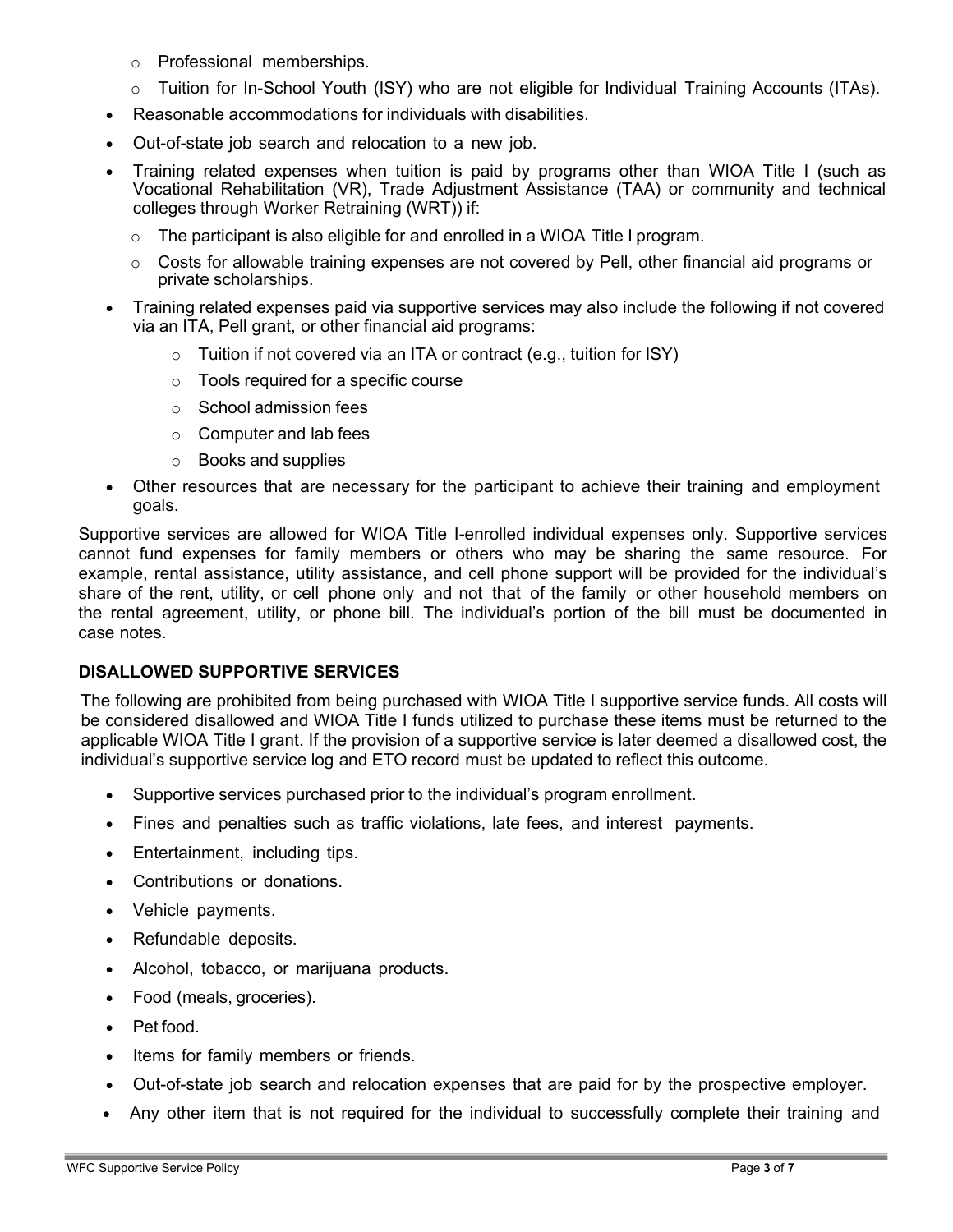#### employment goals.

**Note:** Individuals receiving training services through WorkForce Central's Employer Reskill/Upskill Fund (i.e., incumbent worker training) are not considered "participants" for Department of Labor reporting purposes and therefore are not eligible for WIOA Title I supportive services unless they are also enrolled in one of WIOA Title I Youth, Adult, Dislocated Worker, or other programs.

## **INCENTIVES FOR WIOA TITILE I YOUTH (YOUNG ADULTS) ONLY**

The provision of WIOA Title I funded incentives for WIOA Title I enrolled young adults is described in [20](https://www.govinfo.gov/app/details/CFR-2017-title20-vol4/CFR-2017-title20-vol4-sec681-640) [CFR 681.640,](https://www.govinfo.gov/app/details/CFR-2017-title20-vol4/CFR-2017-title20-vol4-sec681-640) [TEGL 21-16](https://wdr.doleta.gov/directives/attach/TEGL/TEGL_21-16.pdf) and ESD Policy [5621, Rev. 3. T](https://storemultisites.blob.core.windows.net/media/WPC/adm/policy/5621-3-1.pdf)he provision of incentives must comply with the requirements in 2 [CFR](https://www.ecfr.gov/cgi-bin/text-idx?tpl=/ecfrbrowse/Title02/2cfr200_main_02.tpl) 200.

WIOA Title I funded incentives are permitted for recognition and achievement directly tied to training, education, work experiences, or other accomplishments for services that are documented on the young adult's Individual Service Strategy (ISS).

WIOA Title I funded incentives are not entitlements and must be customized to the unique needs of each young adult. Federal funds may not be spent on entertainment costs. Therefore, incentives may not include entertainment such as movie or sporting event tickets or gift cards to movie theaters or other venues whose sole purpose is entertainment.

WIOA Title I service providers choosing to provide incentives for young adults must develop policy and procedures for how they will provide incentives. The policy and procedures must be approved by WorkForce Central.

#### **Incentive Documentation Requirements**

WIOA Title I service providers must document the following in case notes recorded in ETO:

- **How the incentive was determined appropriate for the young adult,**
- **How the incentive will contribute to the young adult's success,**
- How the amount of the incentive was determined appropriate,
- The specific training, education, work experience, or other accomplishment the incentive was provided for as documented on the young adult's ISS, and
- Attempts to access incentives via non-WIOA resources in the community, if known and available, prior to issuing WIOA Title I funded incentives.

Documentation supporting the provision of an incentive must be uploaded in the Uploaded Files touchpoint in ETO.

Service providers must also internally maintain appropriate and identifiable expenditure records of incentive payments for the purpose of local, state, and federal WIOA Title I monitoring and auditing activities.

## **FUNDING LIMITS AND DURATION OF SUPPORTIVE SERVICES**

WorkForce Central does not limit the funding amount or duration of supportive service to eligible WIOA Title I enrolled individuals. WIOA Title I service providers have discretion to award supportive services in accordance with their internal policies, budget limitations, and WorkForce Central's Supportive Service policy. Service providers must ensure equitable treatment in the provision of supportive services.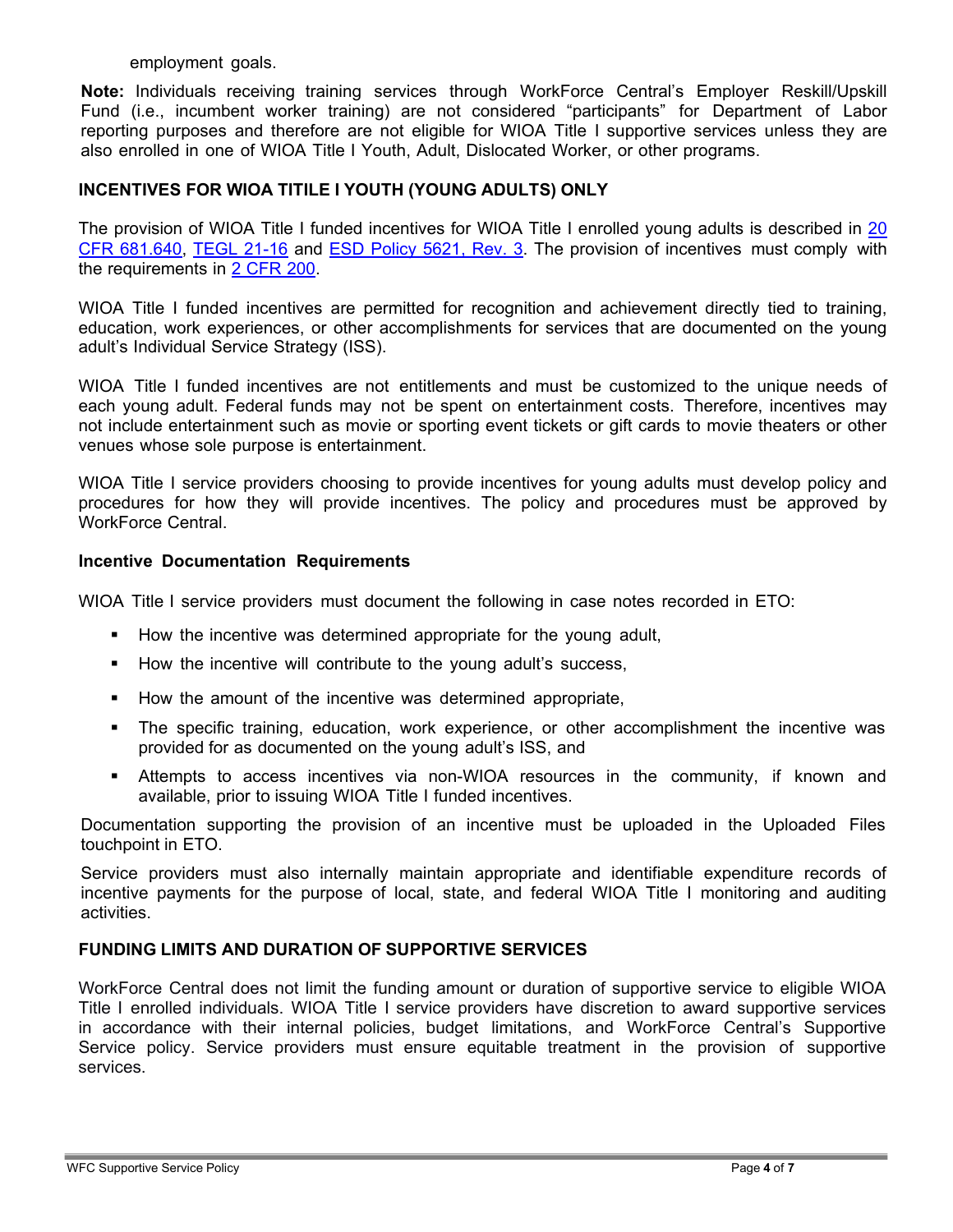# **DOCUMENTATION REQUIREMENTS**

Service providers must adhere to the following procedures for documenting and recording the provision of WIOA Title I funded supportive services in ETO. These procedures are applicable to supportive services provided during program participation and during follow-up. Instructions for uploading documents into ETO are in WorkForce Central's ETO Data Validation & Documentation Policy located on WorkForce Central's website at [https://workforce-central.org/about/policies/.](https://workforce-central.org/about/policies/)

- 1. Assessment: Participants' need for supportive services and justification for incentives (Young Adults only) must be determined as part of the initial and on-going assessment.
	- Supportive Services: The assessment of need for supportive services must be documented in case notes in the applicable Supportive Service touchpoint recorded in ETO.
- 2. Eligible enrolled individuals must prepare a personal budget verifying they do not have the financial resources to obtain the WIOA Title I funded supportive service or incentive (Young Adults only).
	- The individual's current budget must be uploaded into their ETO participant record. If additional supportive services are requested and the individual's budget has not changed since the previous provision of a supportive service, uploading a new budget in the subsequent supportive service touchpoint is not necessary. However, the reason for not uploading a new budget must be documented in case notes in the applicable supportive service touchpoint in ETO.
- 3. Referrals and outcome of referrals to other community resources including 2-1-1, or reason for exemption to this requirement must be documented in case notes recorded in the Supportive Service touchpoint in ETO.
- 4. Service providers will submit a written supportive service/incentive request to the service provider's authorized representative for approval. The request must be legible and include, at a minimum, the participant's name, ETO ID, date of supportive service or incentive (Young Adults only), vendor's name, and signatures of the case manager and the service provider's authorized representative.
	- Supportive Services: A legible copy of the supportive service request must be uploaded into the applicable Supportive Service touchpoint recorded in ETO.
	- Incentives (Young Adults only): A legible copy of the incentive request must be uploaded into the Uploaded Files touch point in ETO.
- 5. A supportive service tracking log must be uploaded into the applicable Supportive Service touchpoint recorded in ETO. The log must be legible and include the date of the supportive service or incentive (Young Adults only), type of service purchased, amount of the supportive service or incentive disbursed to the participant, vendor name, and a current total of supportive services and incentives spent to-date. Disallowed supportive services or incentives must also be documented on the supportive service tracking log.
- 6. All supportive services, except for incentives, must be recorded in ETO. Per WA State Employment Security Department (ESD), there is no service to record in ETO for the provision of incentives.
- 7. For WIOA Title I Adult and Dislocated Worker programs only, a separate qualifying career and/or training service must be provided to individuals and recorded in ETO to accompany the supportive service, except for supportive services provided during follow-up. The qualifying service must be recorded in ETO on or close to the same date as the supportive service.
	- It is recommended a case note be recorded explaining how the career and/or training service connects to the supportive service recorded in ETO.
- 8. For all programs, a case note must be recorded for each supportive service provided to participants. The case note must be recorded in the applicable Supportive Service touch point in ETO and include: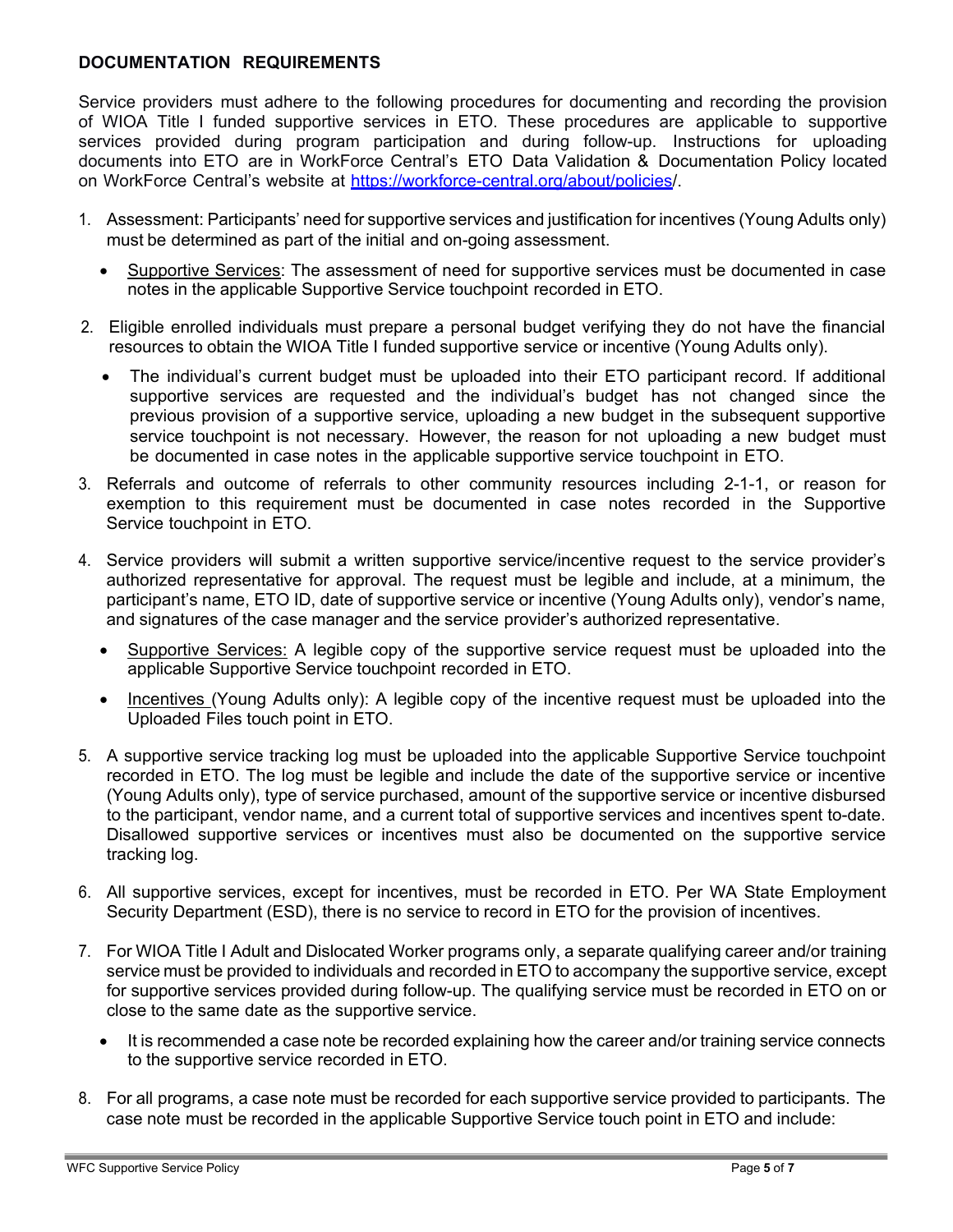- The justification for the supportive service, including an explanation for how the supportive service is necessary for the individual to complete their training and employment plan.
- When applicable, attempts to acquire requested supportive service from organizations in the community that are known to provide the service, outcomes of referrals to 2-1-1, or exemption from the referral requirement.
- A detailed description of what is being purchased. For example, "*a pair of pants, two professional shirts, and new pair of shoes"*.
- Vendor.
- The initial amount requested followed by the exact amount of the purchase.
- Outcome of the supportive service request, when applicable. Examples include:
	- $\circ$  Documenting instances when a request for a supportive service was made but ultimately not purchases, or
	- o If the supportive service paid for a test of some kind, explain the outcome of the test.
- 9. For bus tickets or bus passes: A copy of the front and back of the card and tickets must be uploaded into the applicable supportive service touch point recorded in ETO.
- 10. For rental assistance or mortgage assistance: A legible copy of the current rental/lease agreement, or mortgage statement in the participant's name, with signatures, and if applicable, a copy of the landlord's W-9 if payment is made directly to an individual, must accompany the supportive service request uploaded into the applicable supportive service recorded in ETO.

It is not necessary to upload the entire rental/lease agreement. The minimum requirement for rental/lease agreements are the legible pages with the participant's name, rental address, rental amount, rent due dates, and signatures.

- 11. For assistance with car repair, a gas card, or mileage reimbursement: The need must be based on the lack of any other reliable transportation. The following must accompany the supportive service request with a legible copy uploaded into the applicable supportive service recorded in ETO:
	- A copy of the vehicle registration registered in the participant's or family member's name,
	- A copy of the participant's current vehicle insurance card,
	- A copy of the participant's valid driver's license; and
	- And for repairs: a copy of the printed estimate for repairs from the vendor.
- 12. For supportive services related to an individual's training such as tuition (if not covered by an ITA or contract), books, fees, school supplies, tools, and other necessary items required for the student's education program, a legible syllabus, registration/enrollment form, or similar document must accompany the supportive service request uploaded into the applicable supportive service touchpoint in ETO. The document must include:
	- The name of the school,
	- Participant's name,
	- Title of the training program/class,
	- Time period of instruction, and
	- The items necessary for the student's participation in the specific training program for which the request for WIOA Title I funded supportive service is intended to support.
- 13. For all supportive services, a legible itemized copy of the receipt from the vendor must be uploaded into the applicable supportive service recorded ETO. The receipt must include the date of the purchase and amount paid. If the receipt from the vendor is lost, the participant and the service